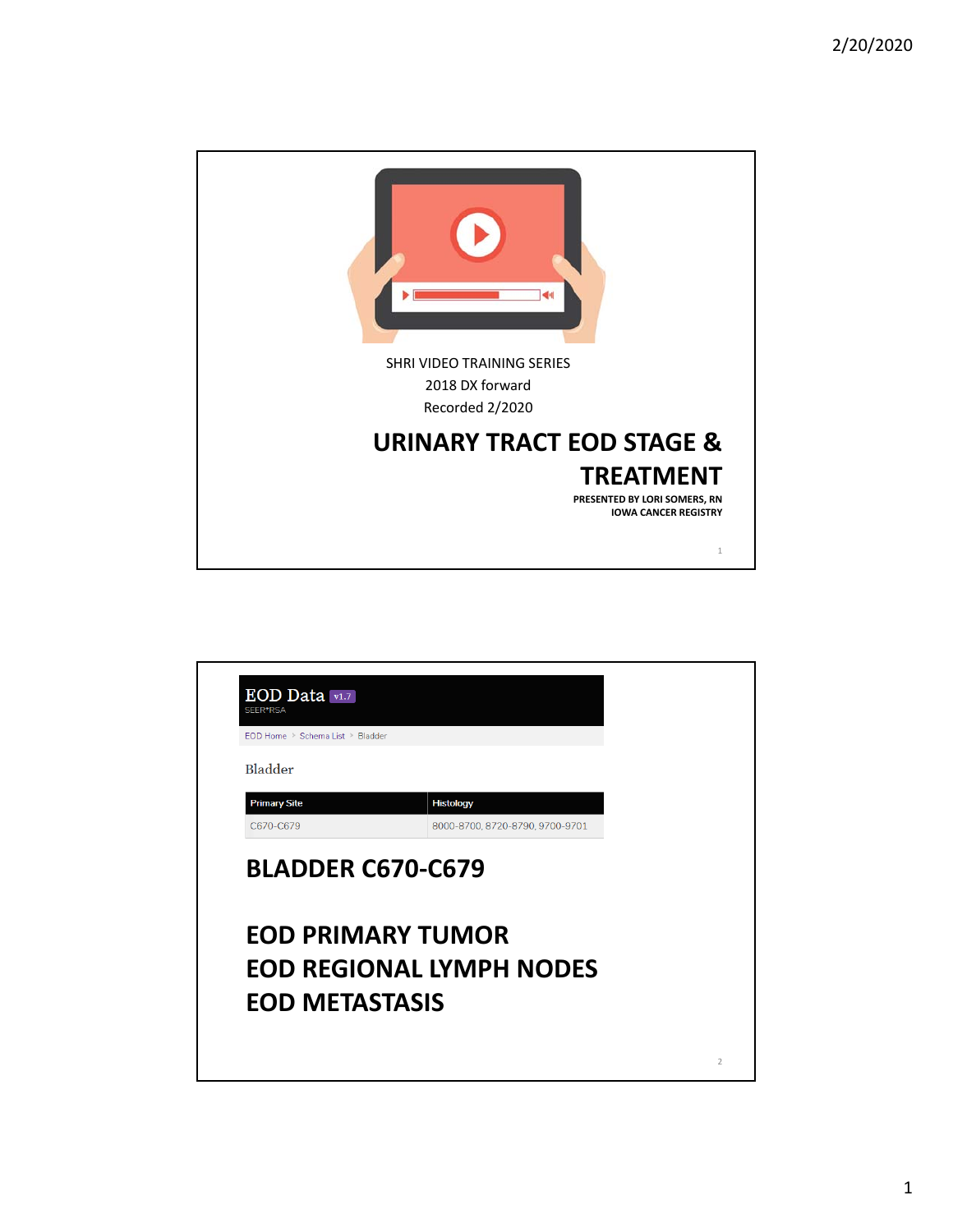#### EOD

- General Coding instructions, 32 pg pdf
- https://seer.cancer.gov/tools/staging/2018‐ EOD‐General‐Instructions.pdf
- Timing rules
- What to include re clinical or path findings
- Rules re neoadjuvant therapy
- Discrepancies between op/path

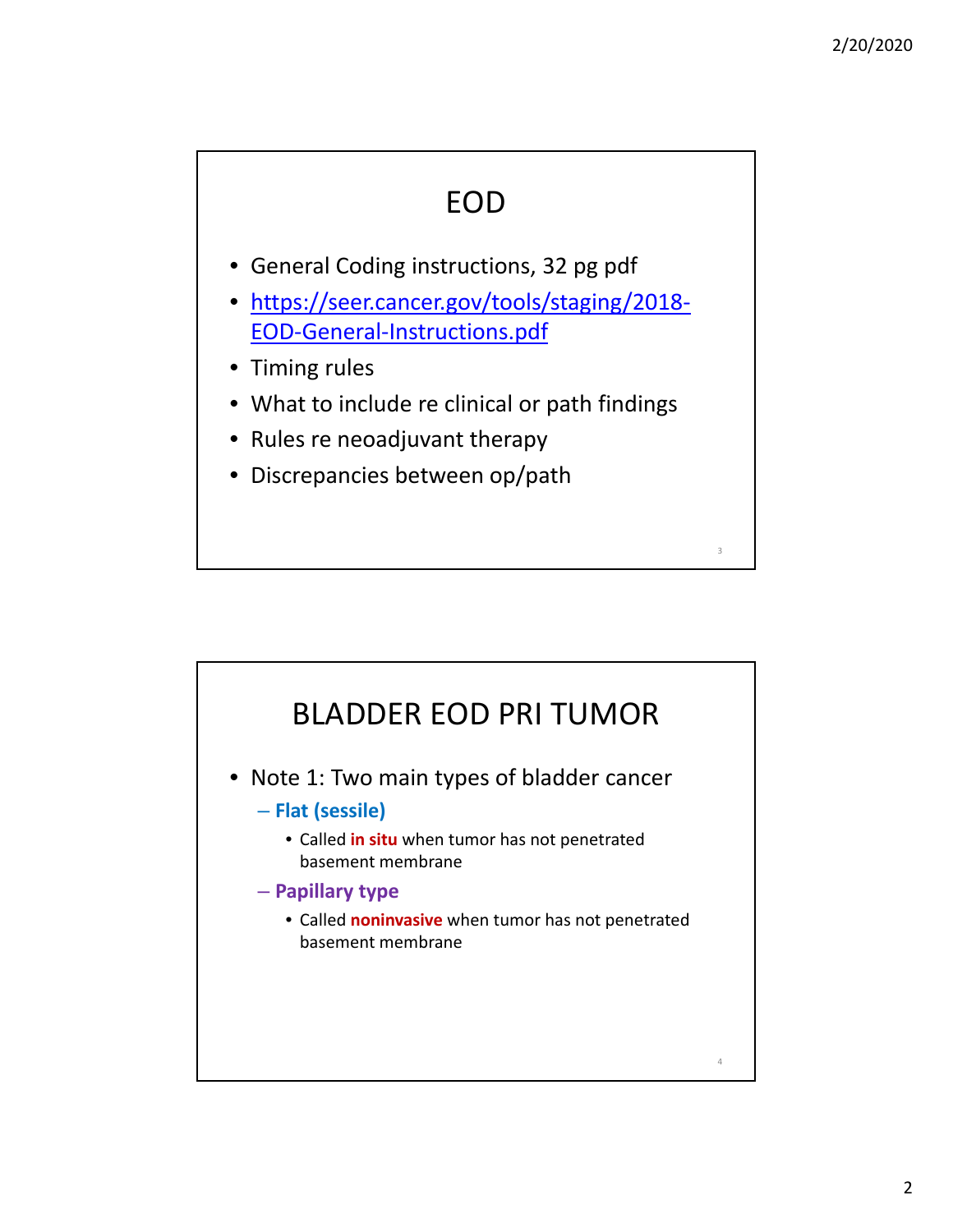6

### EOD PRI TUMOR

- Note 2: Noninvasive papillary transitional carcinoma: Pathologists use many descriptive terms for noninvasive papillary TCC. Frequently the path report does not contain a definitive statement of non-invasion.
	- **Non‐invasion can be inferred from microscopic description**
	- List of terms in SEER\*RSA schema

## **Definite** statements non‐invasion 'for papillary TCC'

- Noninfiltrating
- Noninvasive
- No evidence of invasion
- No extension into lamina propria
- No stromal invasion
- No extension into underlying supporting tissue
- Neg lamina propria and superficial muscle
- Neg muscle and (subepithelial) connective tissue
- No infiltrative behavior/component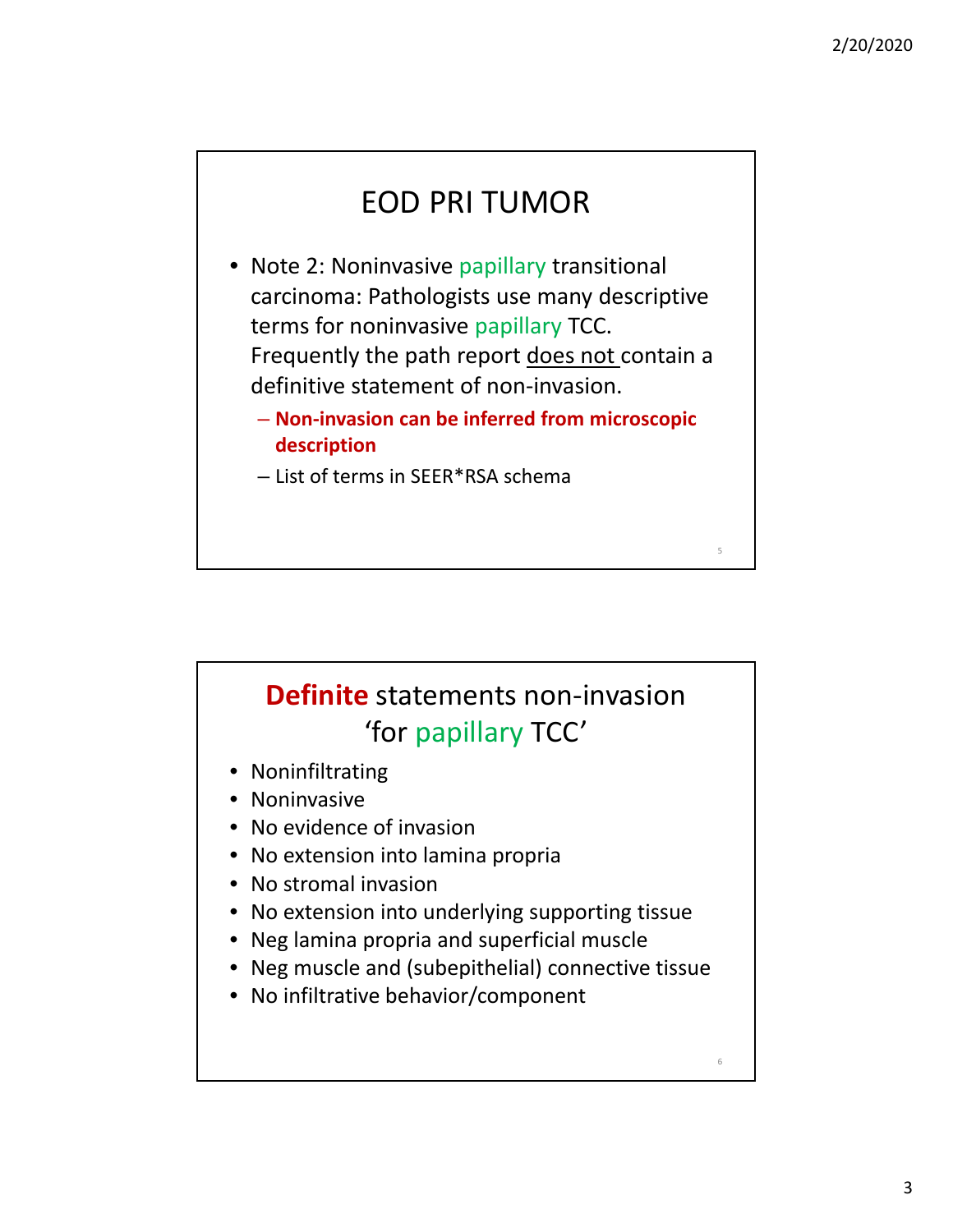8

### **Inferred** descriptions of non‐invasion 'for papillary TCC'

- No involvement of musc propria and no mention of subepthelium/submucosa
- No statement of invasion (microscopic description present
- (Underlying) tissue insufficient to judge depth of invasion
- No involvement of muscularis propria
- Benign deeper tissue
- Microscopic description problematic (non-invas vs superficial invas)
- Frond surfaced by transitional cell
- No mural infiltration
- No evid of invasion (no sampled stroma)
- Confined to mucosa

#### EOD PRI TUMOR

**Note 3:** Noninvasive (in situ) **flat** transitional cell carcinoma:

#### "**confined to mucosa**"

- **Historically, coded localized**
- Also used as non-invasion
- Invasion of mucosa, grade 1 vs grade 2 for noninvasion vs invasive carcinoma
- To code accurately "confined to mucosa"... abstractors should determine: 4 criteria in note 3.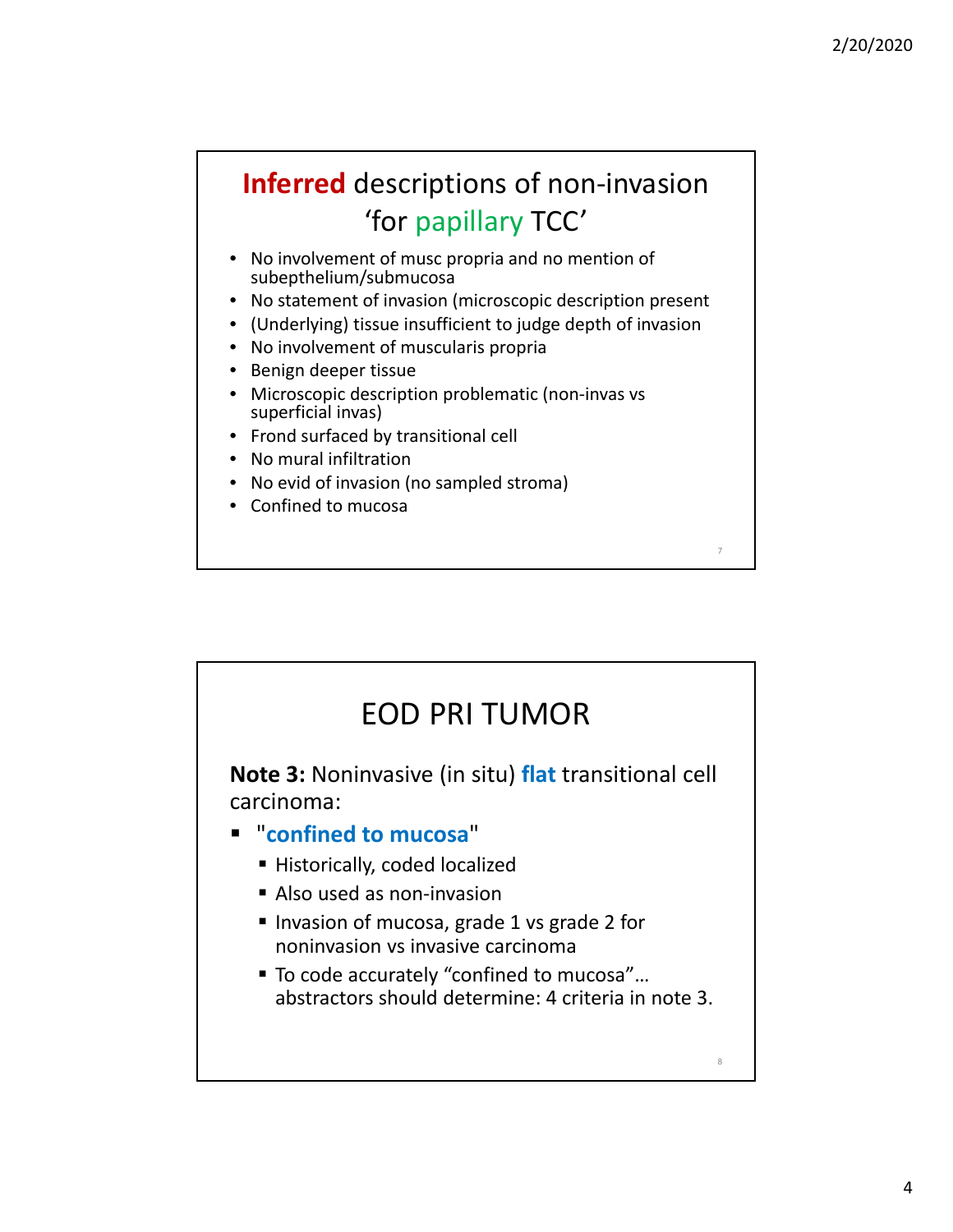#### EOD PRI Tumor

- **Note 6:** An associated in situ component of tumor extending into the prostatic ducts, prostatic glands, or ureter without invasion is disregarded in staging classification. Assign the code that best describes depth of bladder wall invasion.
- Note 7: Direct invasion distal ureter classified by depth of greatest invasion in bladder or ureter.

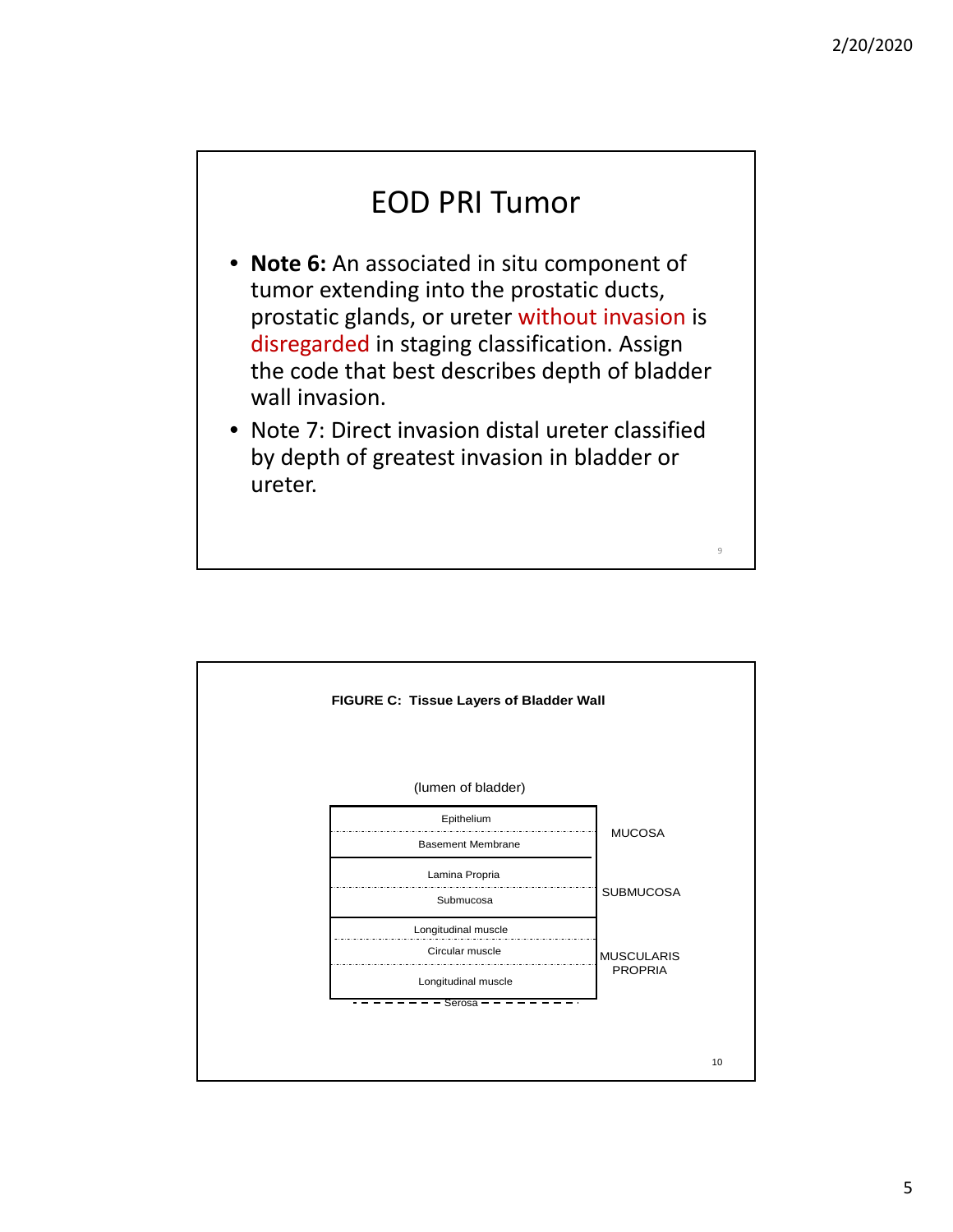

![](_page_5_Figure_2.jpeg)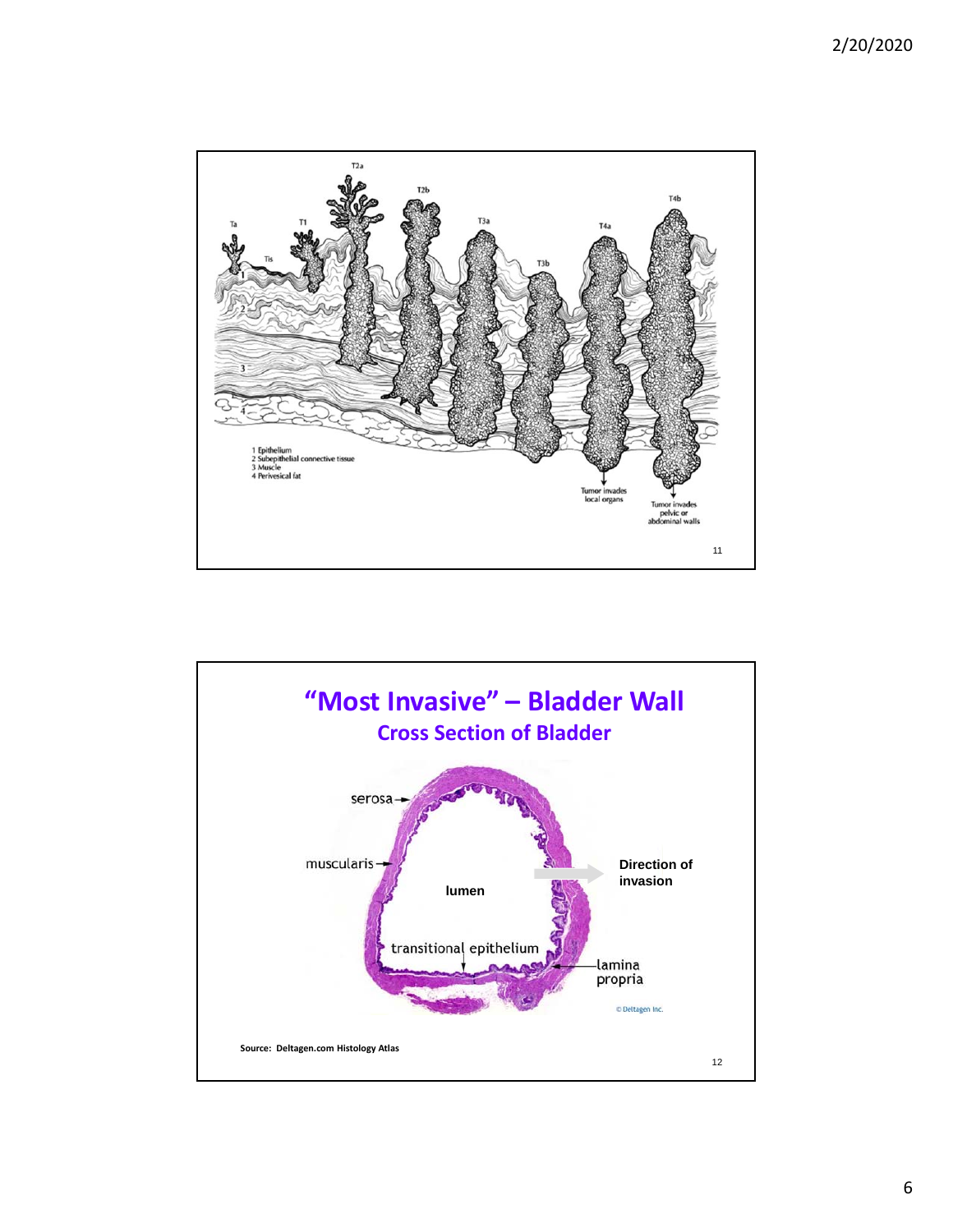| <b>Code</b> | <b>Description</b>                                                                                                                                                                                                                                                   |
|-------------|----------------------------------------------------------------------------------------------------------------------------------------------------------------------------------------------------------------------------------------------------------------------|
| 000         | Papillary: Non-infiltrating; TCC stated to be non-invasive;<br>TCC with inferred description of non-invasion<br><b>Note 4:</b> In case of multifocal noninvasive, code 000                                                                                           |
| 050         | Nonpapillary: CIS, NOS; Sessile (flat)(solid) CIS; TCC CIS                                                                                                                                                                                                           |
| 100         | Confined to mucosa<br><b>Note 7:</b> Direct invasion of the distal ureter is classified by<br>the depth of greatest invasion in the bladder or ureter.<br>Code 100 if the distal ureter is defined as below the iliac<br>vessel, within the pelvic brim is involved. |
| 130         | Lamina propria, stroma, subepithelial connective tissue,<br>submucosa, subserosa, tunica propria<br><b>Note 8: Code 130 when there is extension from the</b><br>bladder into the subepithelial tissue of prostatic urethra.                                          |
| 150         | Localized, NOS                                                                                                                                                                                                                                                       |

| <b>Code</b> | <b>Description</b>                                                                                                                                                                                                                                                                                                                                                             |
|-------------|--------------------------------------------------------------------------------------------------------------------------------------------------------------------------------------------------------------------------------------------------------------------------------------------------------------------------------------------------------------------------------|
| 170         | Extension to distal ureter<br>>Subepithelial connective tissue of bladder and/or distal ureter                                                                                                                                                                                                                                                                                 |
| 200         | Muscle (muscularis propria) of bladder only<br>>Superficial muscle - inner half                                                                                                                                                                                                                                                                                                |
| 250         | Extension to distal ureter<br>>Superficial muscle of bladder and/or distal ureter                                                                                                                                                                                                                                                                                              |
| 300         | Muscle (muscularis propria) of bladder only<br>>Deep muscle--outer half<br>Extension through full thickness of bladder wall<br>BUT still contained within bladder wall<br><b>Note 5:</b> Code 300 if the only description of extension is through full<br>thickness of bladder wall, and there is no clear statement as to<br>whether or not the cancer has extended into fat. |
| 350         | Extension to distal ureter<br>>Deep muscle or extension through wall of bladder and/or distal<br>ureter                                                                                                                                                                                                                                                                        |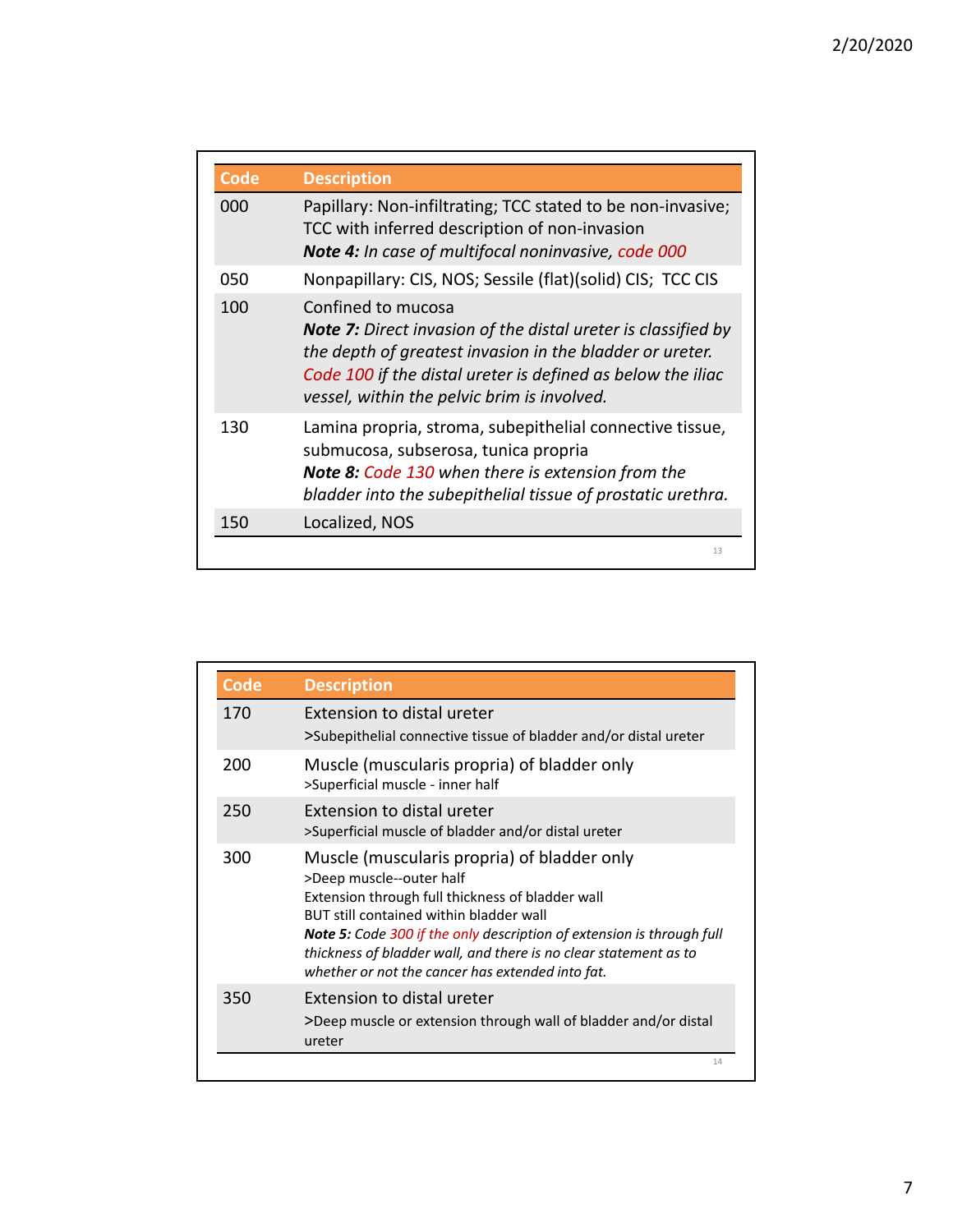## EOD Regional LNs

**Note 1:** Code only regional nodes and nodes, NOS, in this field. Distant nodes are coded in EOD Mets.

**Note 2:** Regional lymph nodes include

- Iliac, NOS
	- Common
	- External
	- Internal (hypogastric)
- Obturator
- Pelvic, NOS
- Perivesical pelvic, NOS
- Sacral, NOS
	- Lateral (laterosacral)
	- Presacral
	- Sacral promontory (Gerota's)

| Code | <b>Description</b>                                                                                                                                    |    |
|------|-------------------------------------------------------------------------------------------------------------------------------------------------------|----|
| 000  | No regional lymph node involvement                                                                                                                    |    |
| 300  | SINGLE regional lymph node (excluding common iliac)                                                                                                   |    |
| 400  | MULTIPLE regional lymph nodes (excluding common iliac)                                                                                                |    |
| 700  | Common iliac lymph node(s)<br>WITH or WITHOUT other regional lymph node(s)                                                                            |    |
| 800  | Regional lymph node(s), NOS<br>Lymph node(s), NOS                                                                                                     |    |
| 999  | Unknown; regional lymph node(s) not stated<br>Regional lymph node(s) cannot be assessed<br>Not documented in patient record<br>Death Certificate Only |    |
|      |                                                                                                                                                       |    |
|      |                                                                                                                                                       | 16 |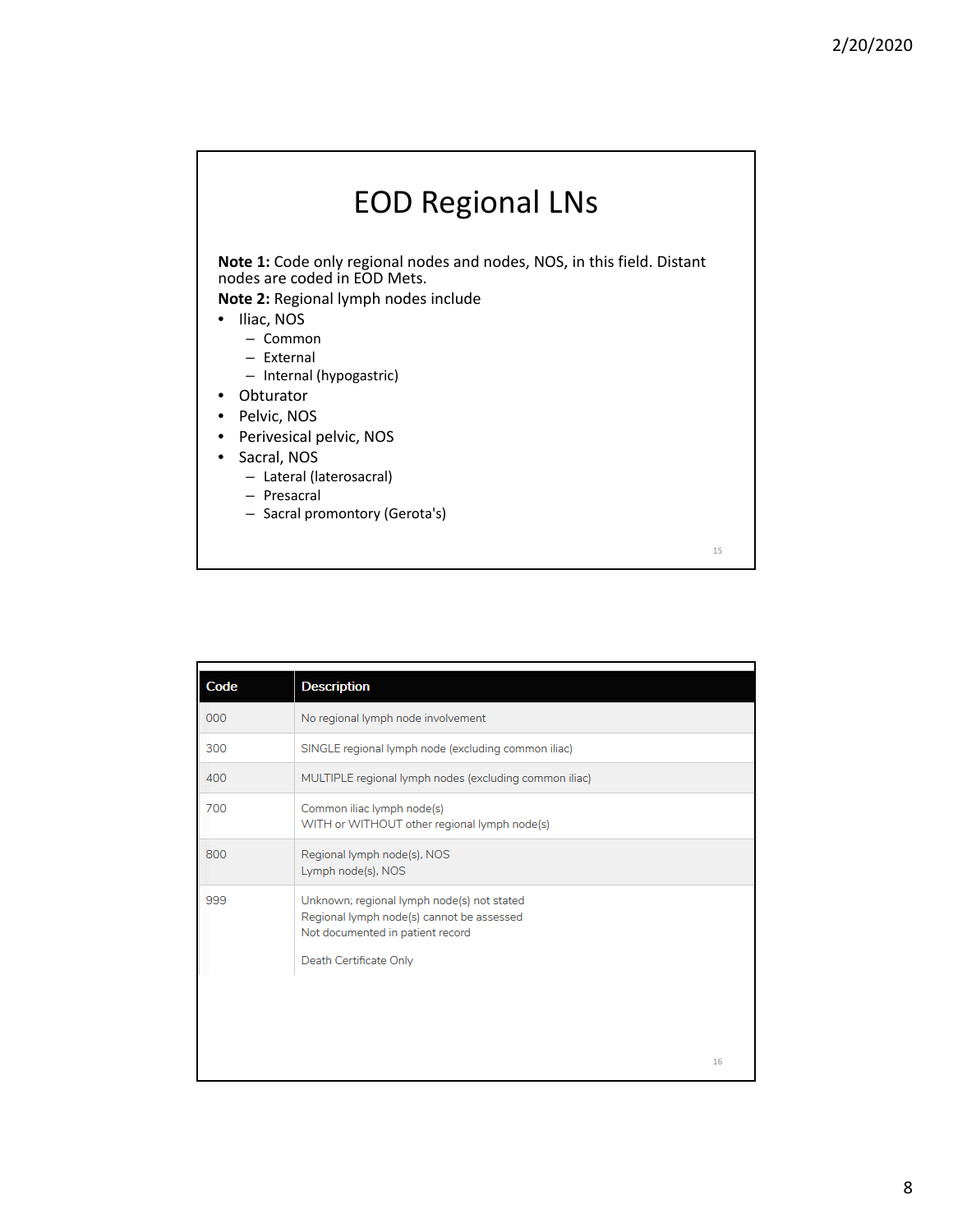![](_page_8_Figure_1.jpeg)

|                | <b>BLADDER EOD METS</b><br>• No notes for mets                                                        |    |  |
|----------------|-------------------------------------------------------------------------------------------------------|----|--|
| Code           | <b>Description</b>                                                                                    |    |  |
| 0 <sup>0</sup> | No distant metastasis<br>Unknown if distant metastasis                                                |    |  |
| 10             | Distant lymph node(s), NOS                                                                            |    |  |
| 70             | Carcinomatosis<br>Distant metastasis WITH or WITHOUT distant lymph node(s)<br>Distant metastasis, NOS |    |  |
| 99             | Death Certificate Only                                                                                |    |  |
|                |                                                                                                       | 18 |  |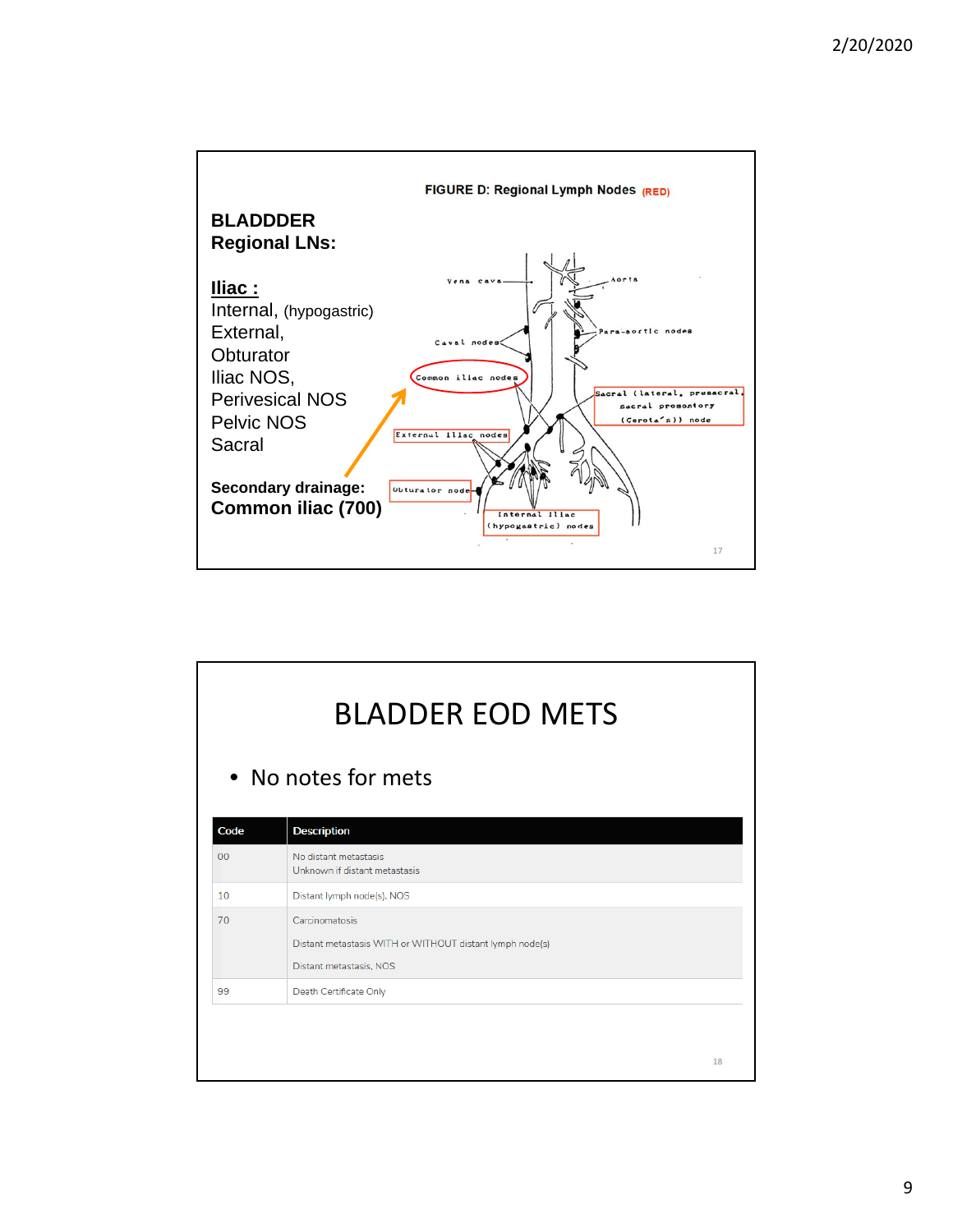![](_page_9_Figure_1.jpeg)

![](_page_9_Figure_2.jpeg)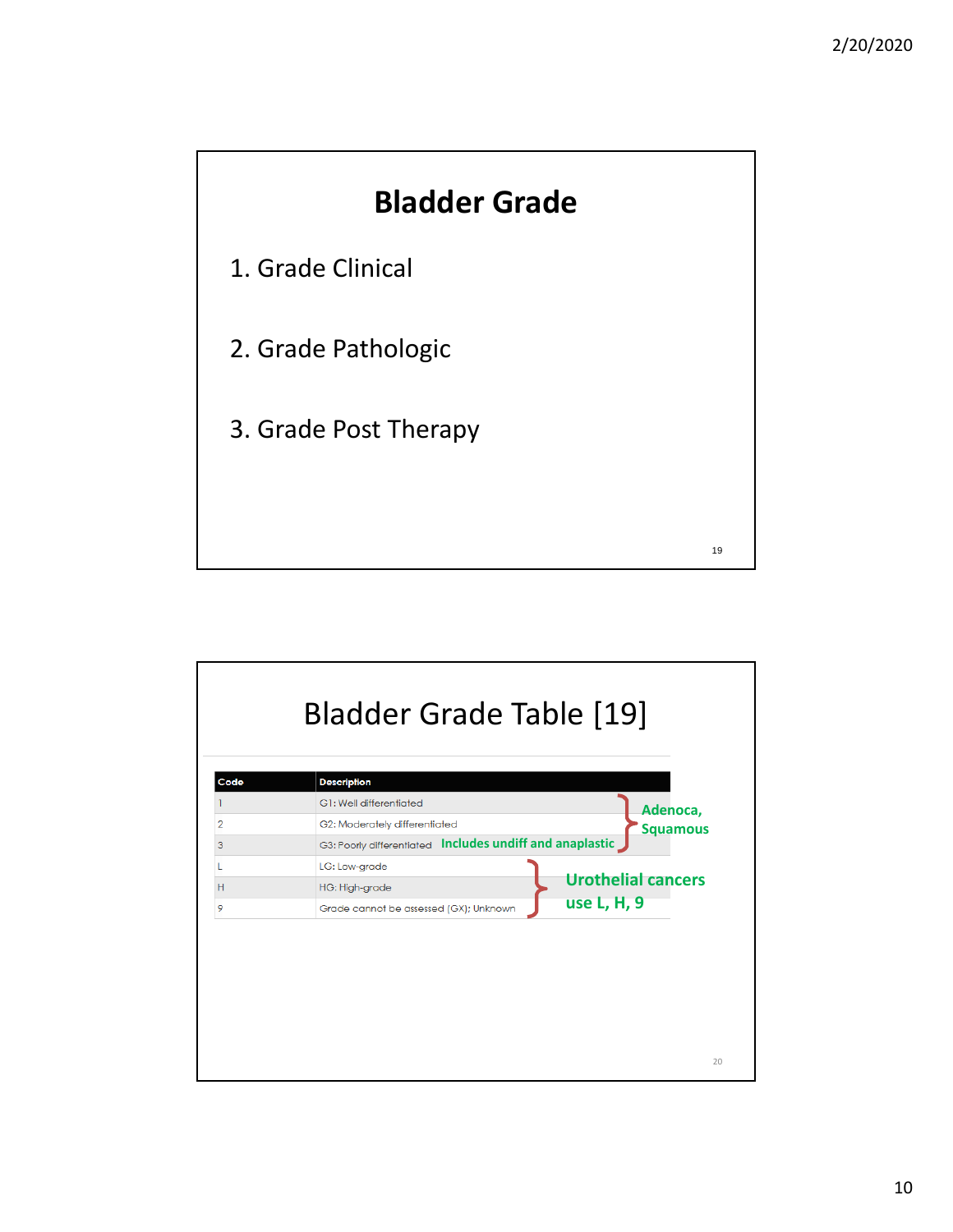## Grade Clinical

Note 1: Clinical grade must not be blank

Note 2: Assign highest grade from primary tumor assessed during clinical time frame.

Note 3: Priority order for codes Urothelial cancers: use codes L, H and 9 If only G1‐G3 are documented, code 9.

![](_page_10_Figure_5.jpeg)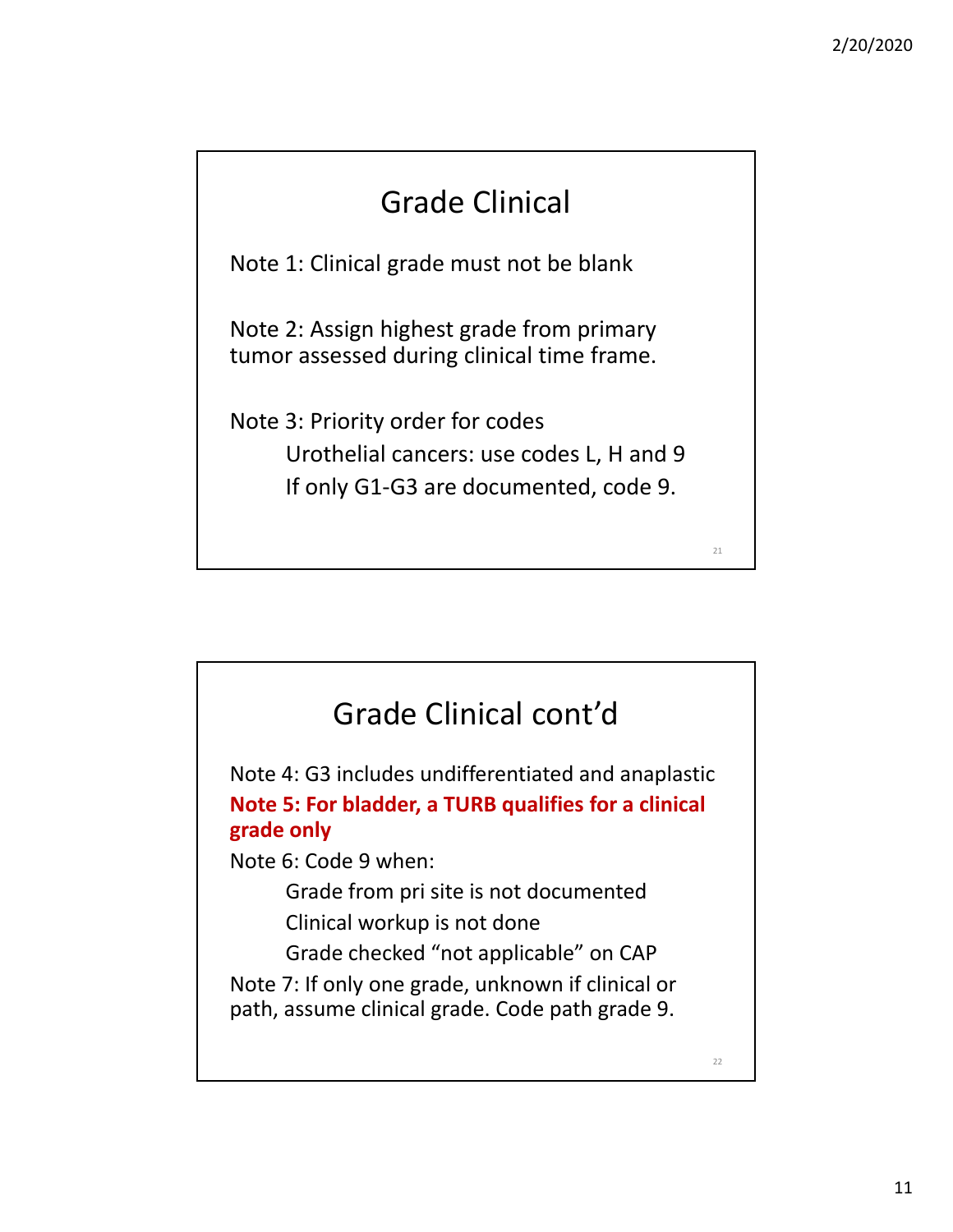![](_page_11_Figure_1.jpeg)

Note 1: Must not be blank

Note 2: Assign highest grade from primary tumor

If clinical grade highest, code that both clinical and path

![](_page_11_Figure_5.jpeg)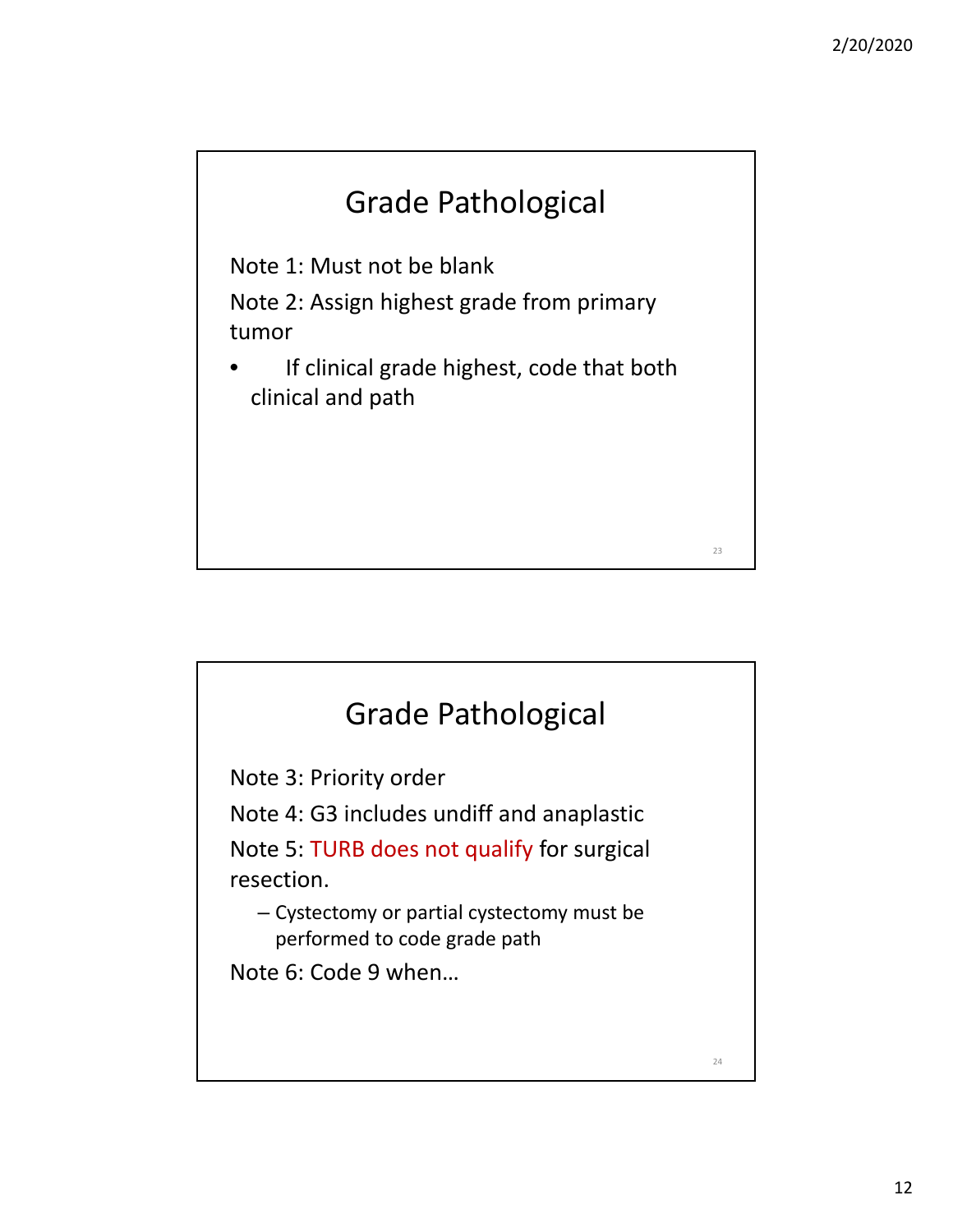![](_page_12_Figure_1.jpeg)

| EOD Data v1.7<br>SEER*RSA<br>EOD Home > Schema List > Kidney Renal Pelvis<br>Kidney Renal Pelvis |                                        |    |
|--------------------------------------------------------------------------------------------------|----------------------------------------|----|
| <b>Primary Site</b>                                                                              | <b>Histology</b>                       |    |
| C659, C669                                                                                       | 8000-8700, 8720-8790, 9700-9701        |    |
|                                                                                                  | KIDNEY RENAL PELVIS C659 & URETER C669 |    |
| <b>EOD PRIMARY TUMOR</b><br><b>EOD METASTASIS</b>                                                | <b>EOD REGIONAL LYMPH NODES</b>        | 26 |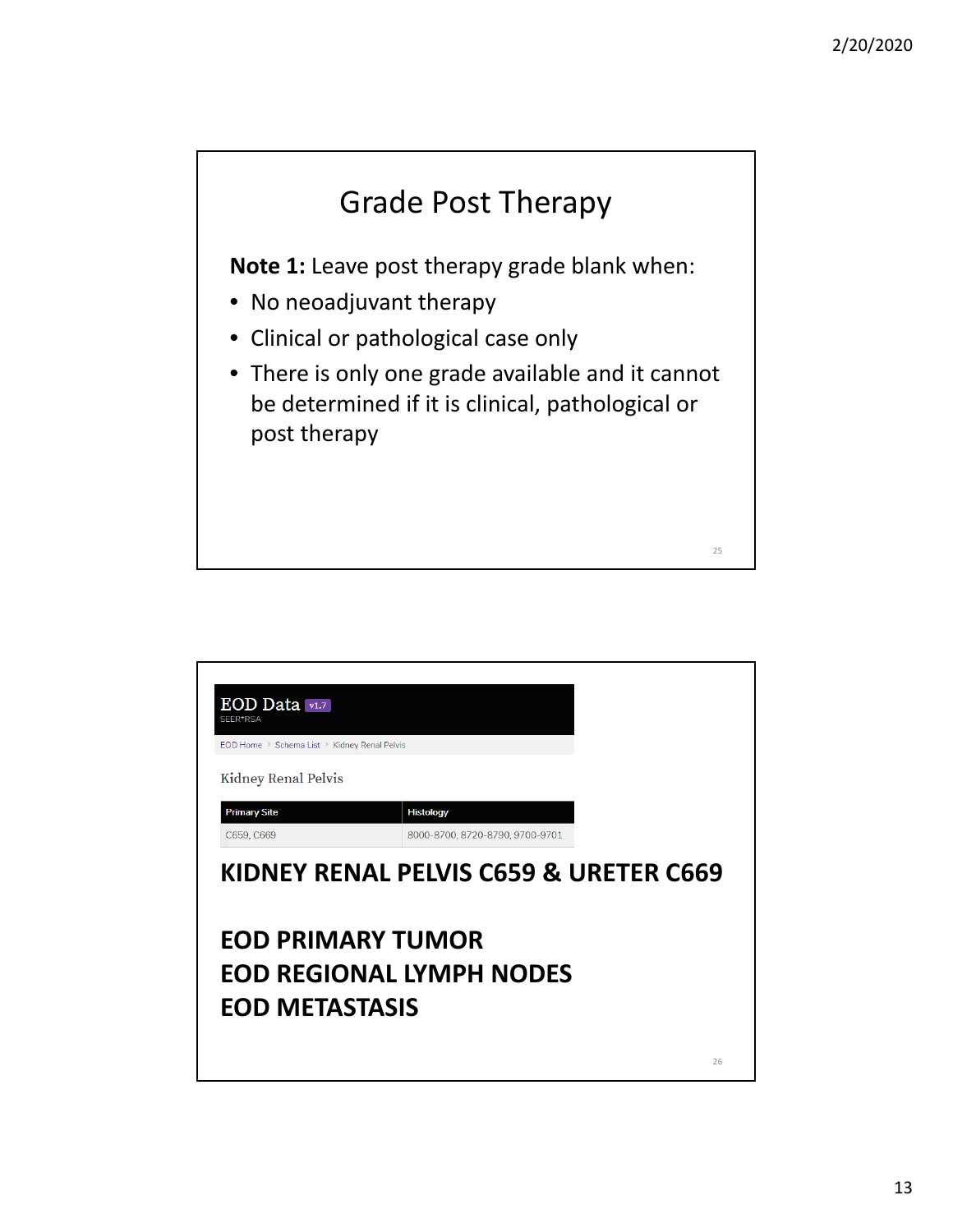#### Kidney Renal Pelvis, Ureter EOD Pri Tumor

Note 1: In case of multifocal non‐invasive and in situ tumors, code 050

Note 2: Tumor involving both renal pelvis and ureter (unifocal or multifocal) is classified by depth of greatest invasion in either organ.

Note 3: Direct invasion of bladder by ureteral tumor is classified by depth of greatest invasion of the bladder or ureter.

| <b>Code</b> | <b>Description</b>                                                                                                                                                                                                                                                                          |
|-------------|---------------------------------------------------------------------------------------------------------------------------------------------------------------------------------------------------------------------------------------------------------------------------------------------|
| 000         | Noninvasive papillary carcinoma                                                                                                                                                                                                                                                             |
| 050         | In situ, intraepithelial, noninvasive (flat, sessile) Multifocal non-inv & in situ                                                                                                                                                                                                          |
| 100         | Subepithelial connective tissue (lamina propria, submucosa) of renal<br>pelvis only OR<br>Subepithelial connective tissue (lamina propria, submucosa) of ureter<br>only<br>Confined to renal pelvis, NOS<br>Confined to ureter, NOS<br>Localized, NOS                                       |
| 200         | Renal pelvis and ureter (unifocal or multifocal)<br>Subepithelial connective tissue<br>Renal pelvis from ureter<br>Ureter from renal pelvis<br>Distal ureter from proximal ureter<br>Extension to bladder from ureter<br>Subepithelial connective tissue of distal ureter and/or<br>bladder |
| 300         | Muscularis of renal pelvis only OR Muscularis of ureter only<br>28                                                                                                                                                                                                                          |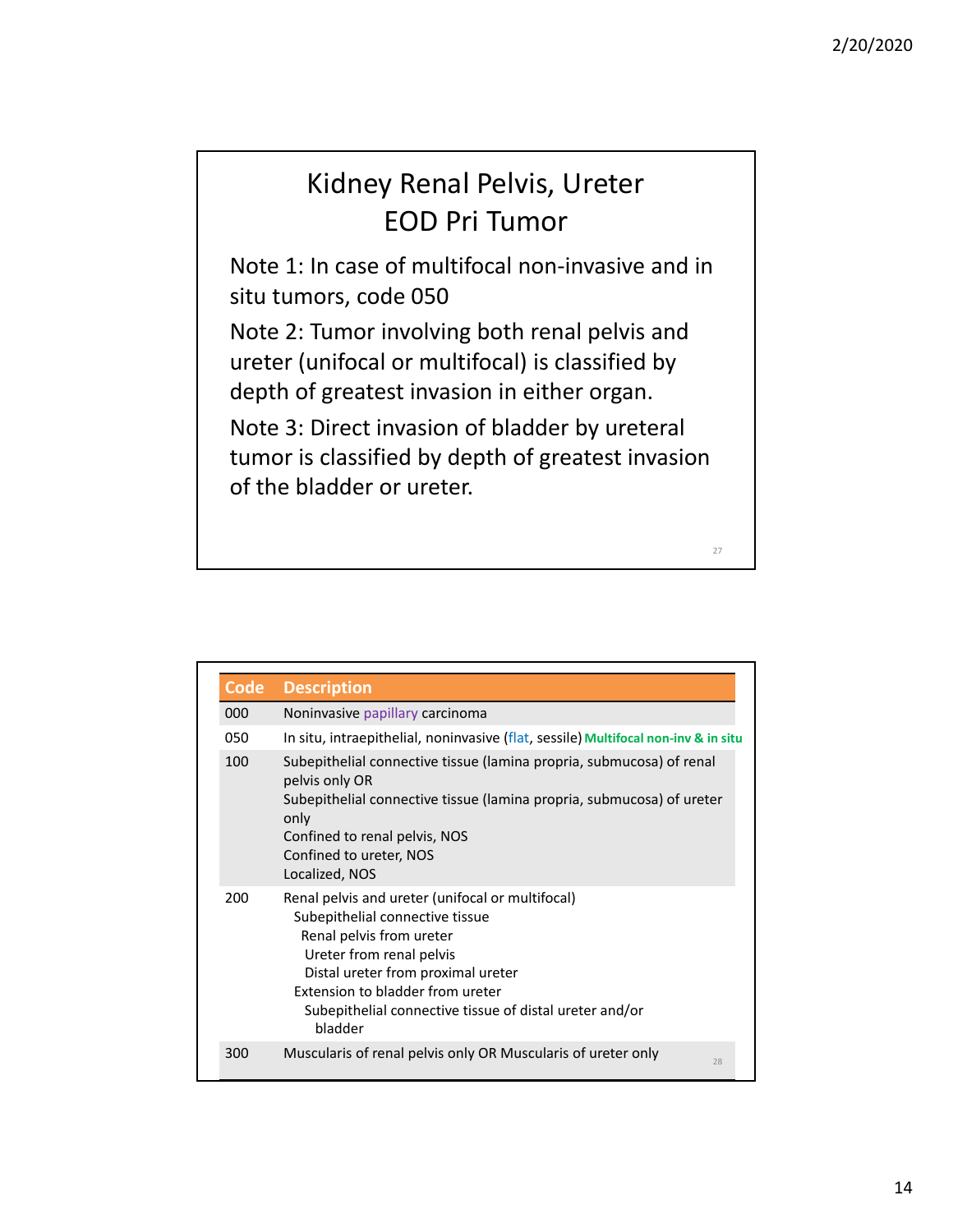#### Kidney Renal Pelvis, Ureter EOD Regional Nodes

Note 1: Code only regional nodes and nodes, NOS in this field. Distant nodes are coded in EOD Mets.

Note 2: Regional nodes include bilateral and contrateral involvement of named nodes.

#### Kidney Renal Pelvis, Ureter EOD Regional Nodes **All sites** > Lateral aortic (lumbar) > Paracaval > Renal hilar > Retroperitoneal, NOS **Renal Pelvis** > Aortic (para-aortic, periaortic, NOS) **Ureter** > Iliac (common, external, NOS) > Internal (hypogastric) (obturator) > Pelvic, NOS > Periureteral 30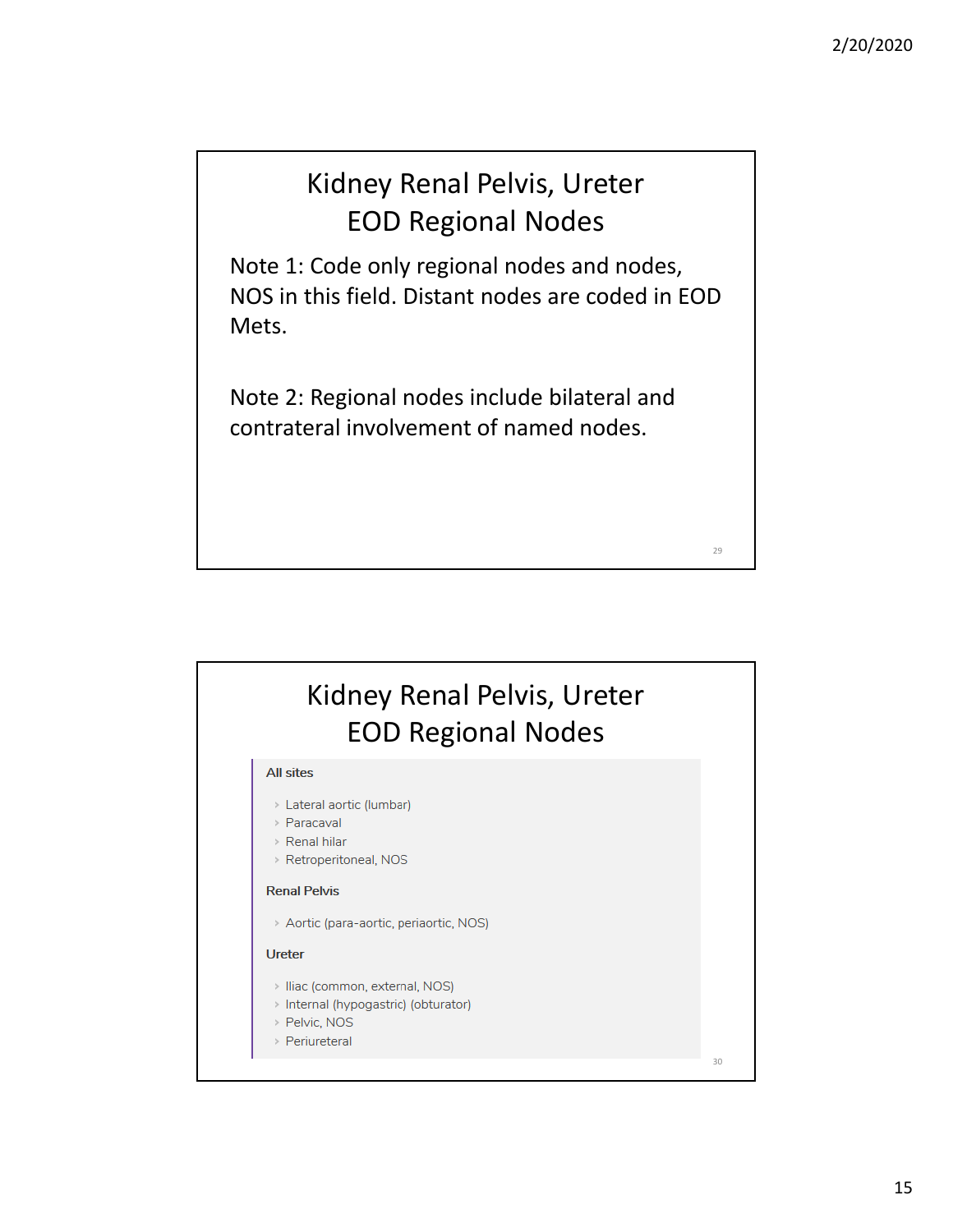## Kidney Renal Pelvis, Ureter EOD METS

• No notes for mets

| Code | <b>Description</b>                                                                                    |  |
|------|-------------------------------------------------------------------------------------------------------|--|
| 00   | No distant metastasis<br>Unknown if distant metastasis                                                |  |
| 10   | Distant lymph node(s), NOS                                                                            |  |
| 70   | Carcinomatosis<br>Distant metastasis WITH or WITHOUT distant lymph node(s)<br>Distant metastasis, NOS |  |
| 99   | Death Certificate Only                                                                                |  |

![](_page_15_Figure_4.jpeg)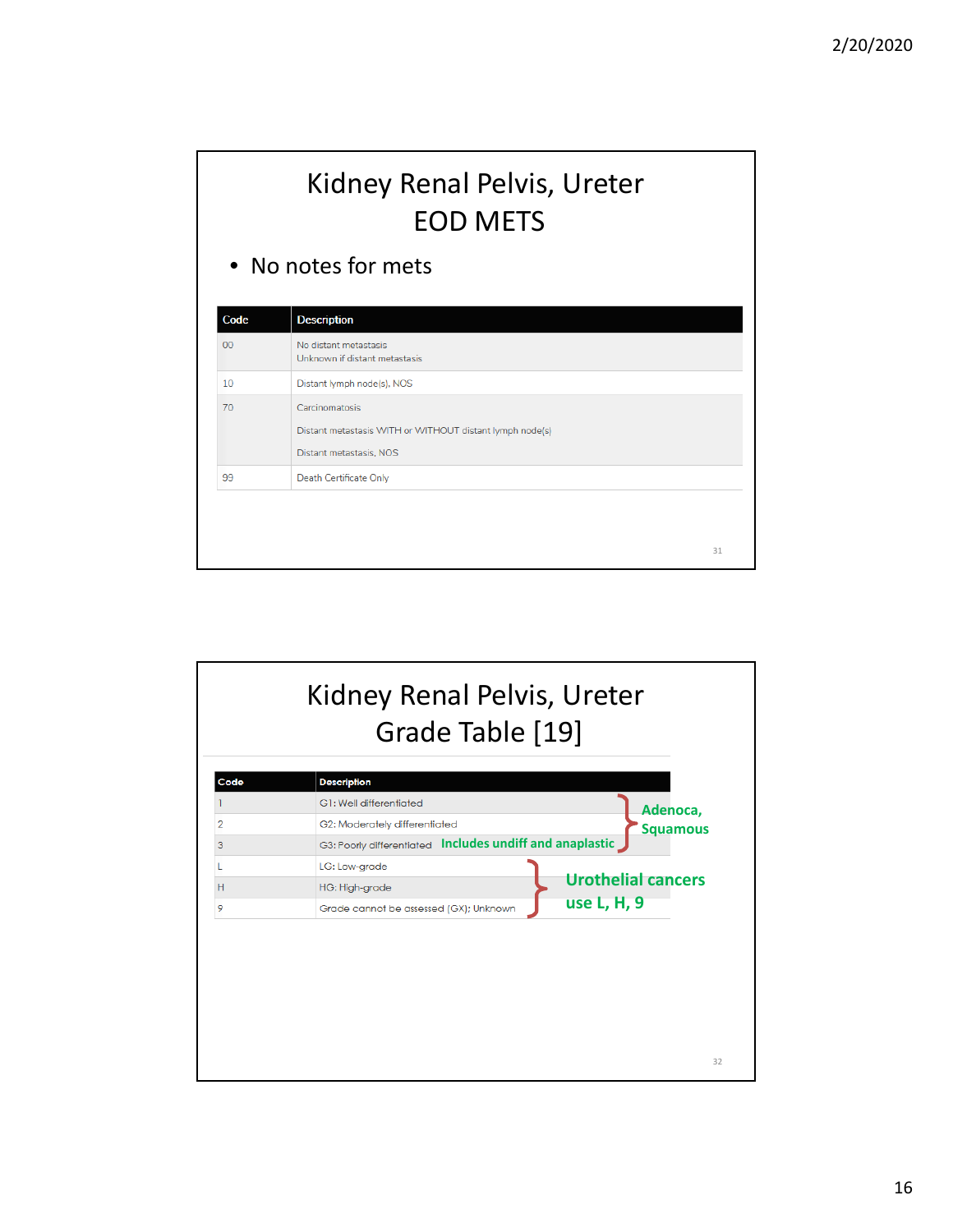# **WORKUP AND TREATMENT**

#### Signs and Symptoms **Bladder**

- Hematuria (blood in urine)
	- –Gross (visible to naked eye)
	- –Microscopic
	- –Usually painless
- Frequent urination
- Pain upon urination (dysuria)

34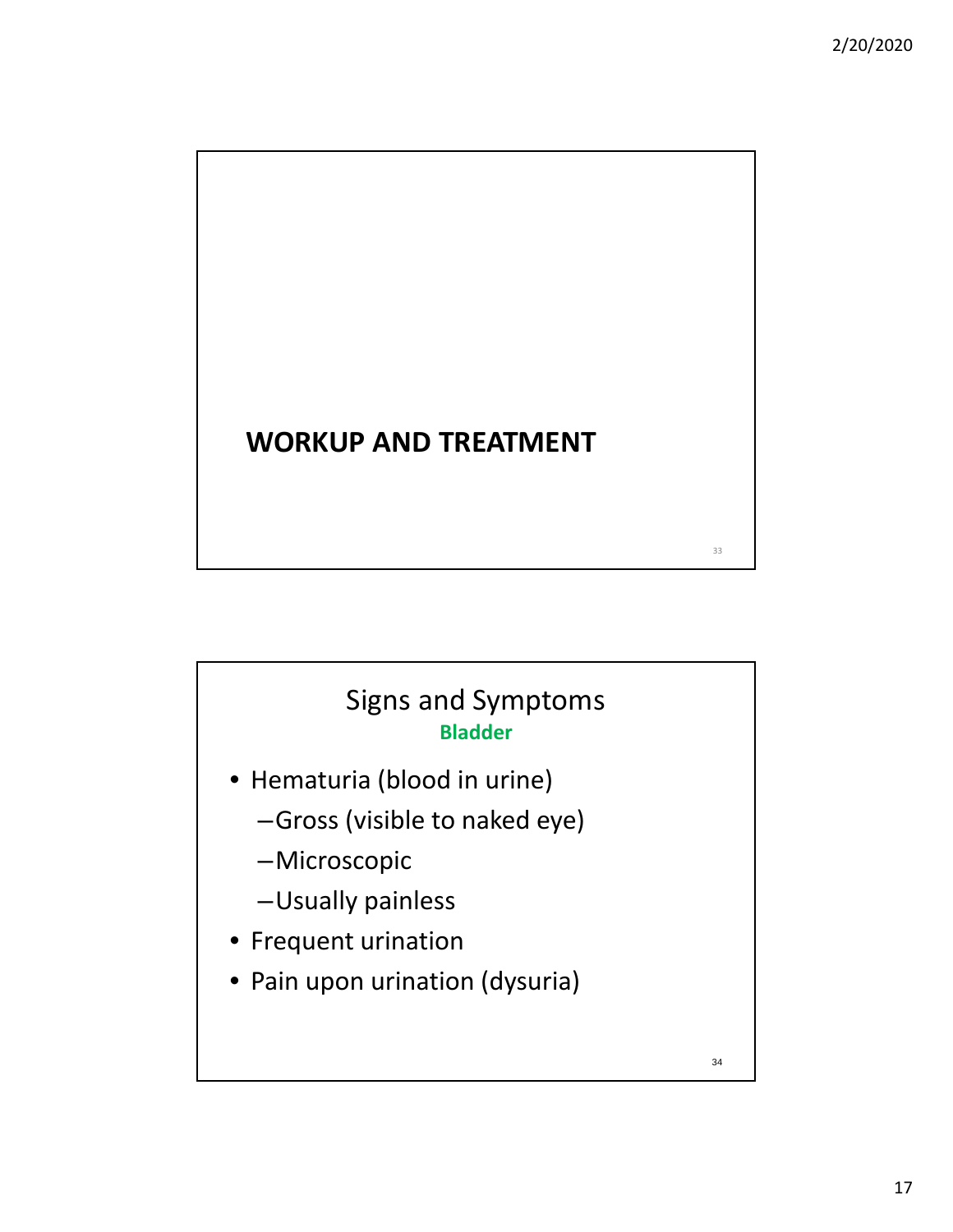#### Work up

- Cystoscopy: Examination of the bladder using a fiberoptic instrument.
- IVP (Intravenous Pyelogram; filling defects in bladder seen
- Retrograde Pyelogram Cystogram: X‐ray to visualize bladder
- Ultrasound or CT Scans
- Urine Cytology

## Urine Cytology

#### Reportable? SEER Manual pg 14

- Urine cytology positive for malignancy is reportable for diagnoses in 2013 and vi. forward
	- *Exception*: When a subsequent biopsy of a urinary site is negative, do not report.
	- Code the primary site to C689 in the absence of any other information
	- Do not implement new/additional casefinding methods to capture these cases

Do not report cytology cases with ambiguous terminology (see page 10 for ambiguous terms)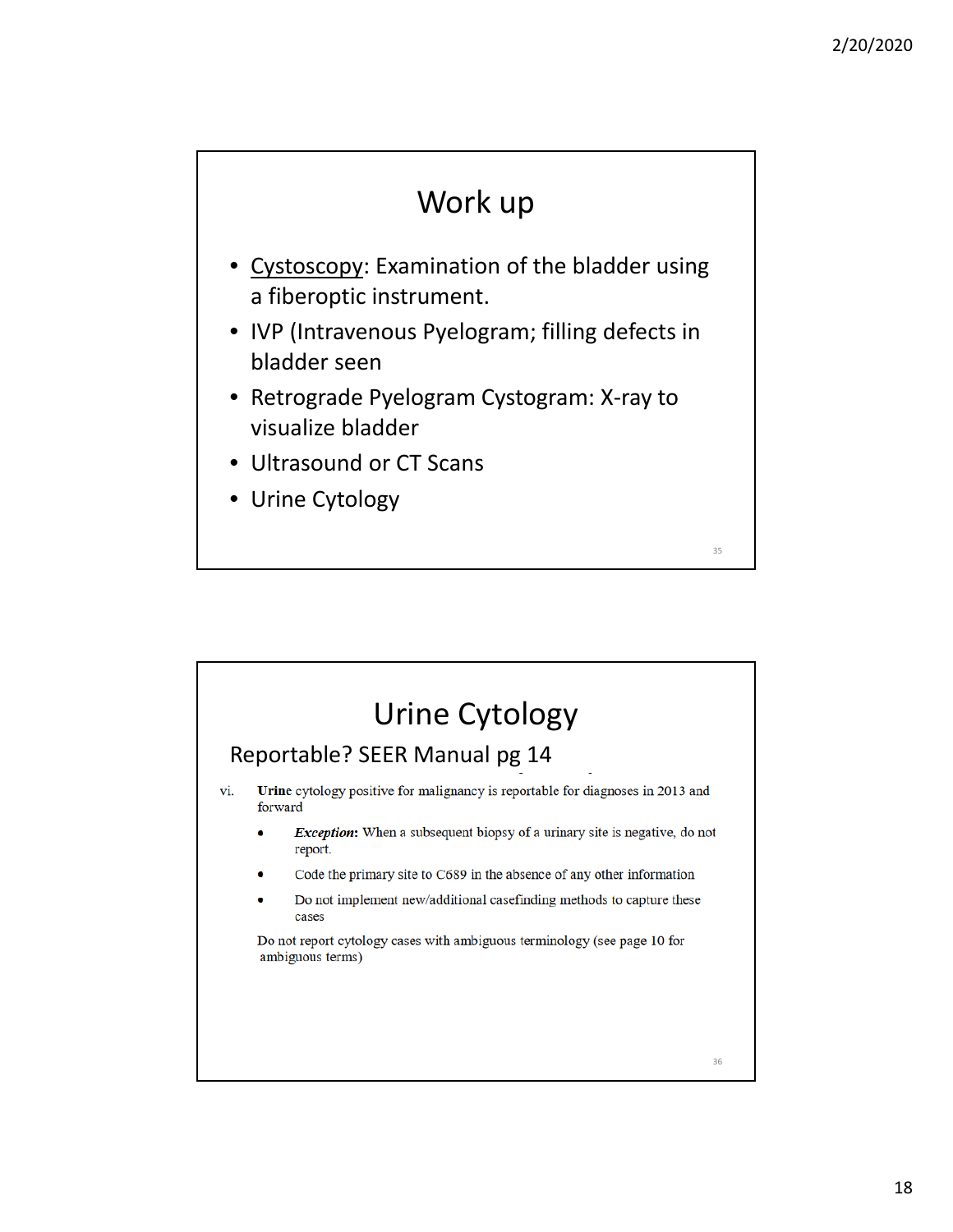#### Treatment‐ Bladder

#### • **Surgery**

- Transurethral resection of bladder tumor\*
- Cystectomy for invasive tumor
- **Radiation**
	- External beam for superficial tumors
- **Chemotherapy**
	- Intravesical for superficial tumor\*
	- Systemic for invasive tumor or metastases

#### • **Immunotherapy**

– Intravesical BCG for superficial tumors

![](_page_18_Figure_12.jpeg)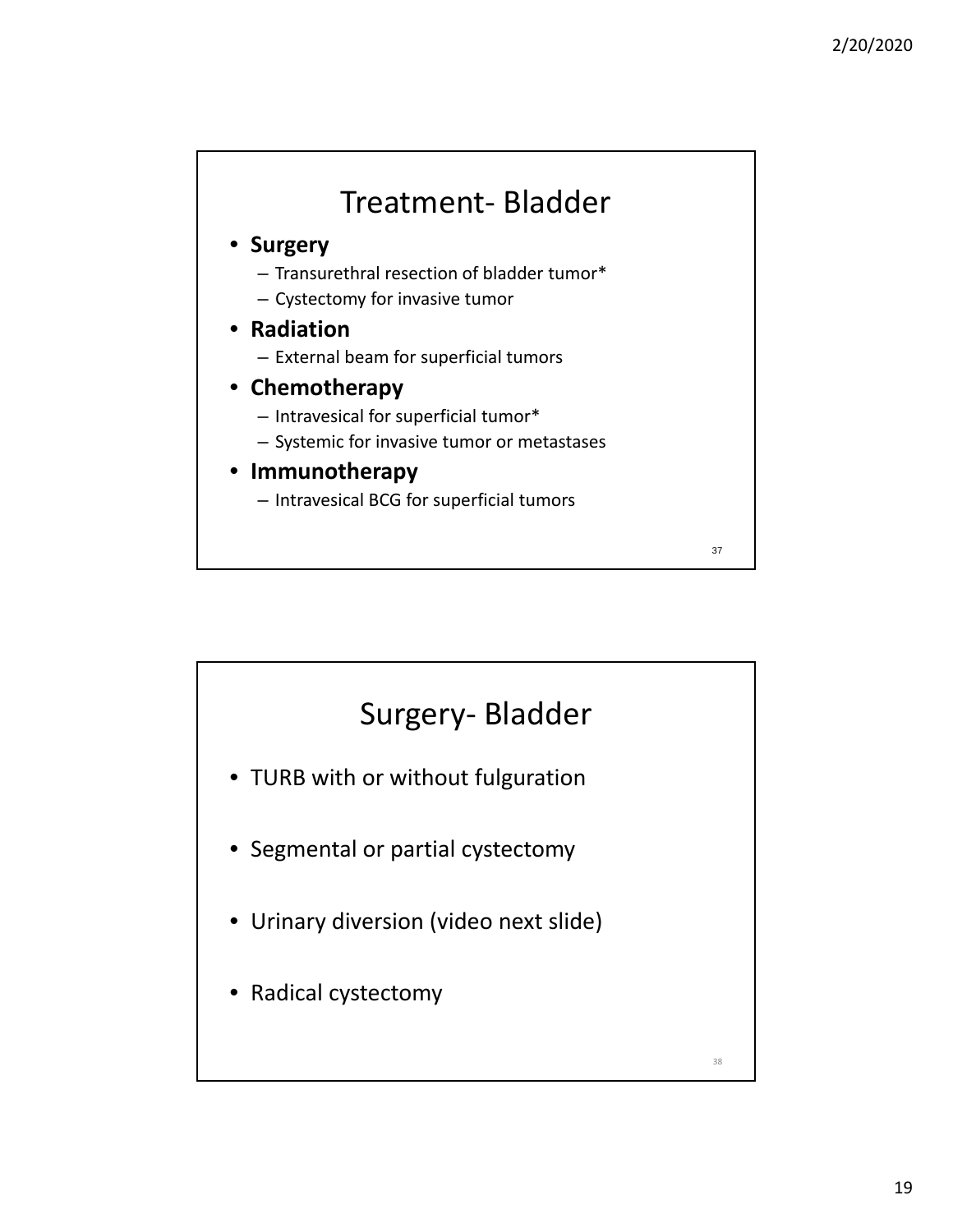| <b>SURGERY CODES</b>                                                                                                                                                                                                     |    |
|--------------------------------------------------------------------------------------------------------------------------------------------------------------------------------------------------------------------------|----|
| Kidney                                                                                                                                                                                                                   |    |
| <b>Renal Pelvis, Ureter</b>                                                                                                                                                                                              |    |
| <b>Bladder</b>                                                                                                                                                                                                           | ÷. |
| Urethra, Urinary Other                                                                                                                                                                                                   |    |
| Appendix C Surgery Codes<br>https://seer.cancer.gov/manuals/2018/appendixc.html<br>Appendix B STORE Manual Surgery Codes<br>https://www.facs.org/~/media/files/quality%20programs/cancer/ncdb/store_manual_20<br>18.ashx |    |
|                                                                                                                                                                                                                          | 39 |

![](_page_19_Figure_2.jpeg)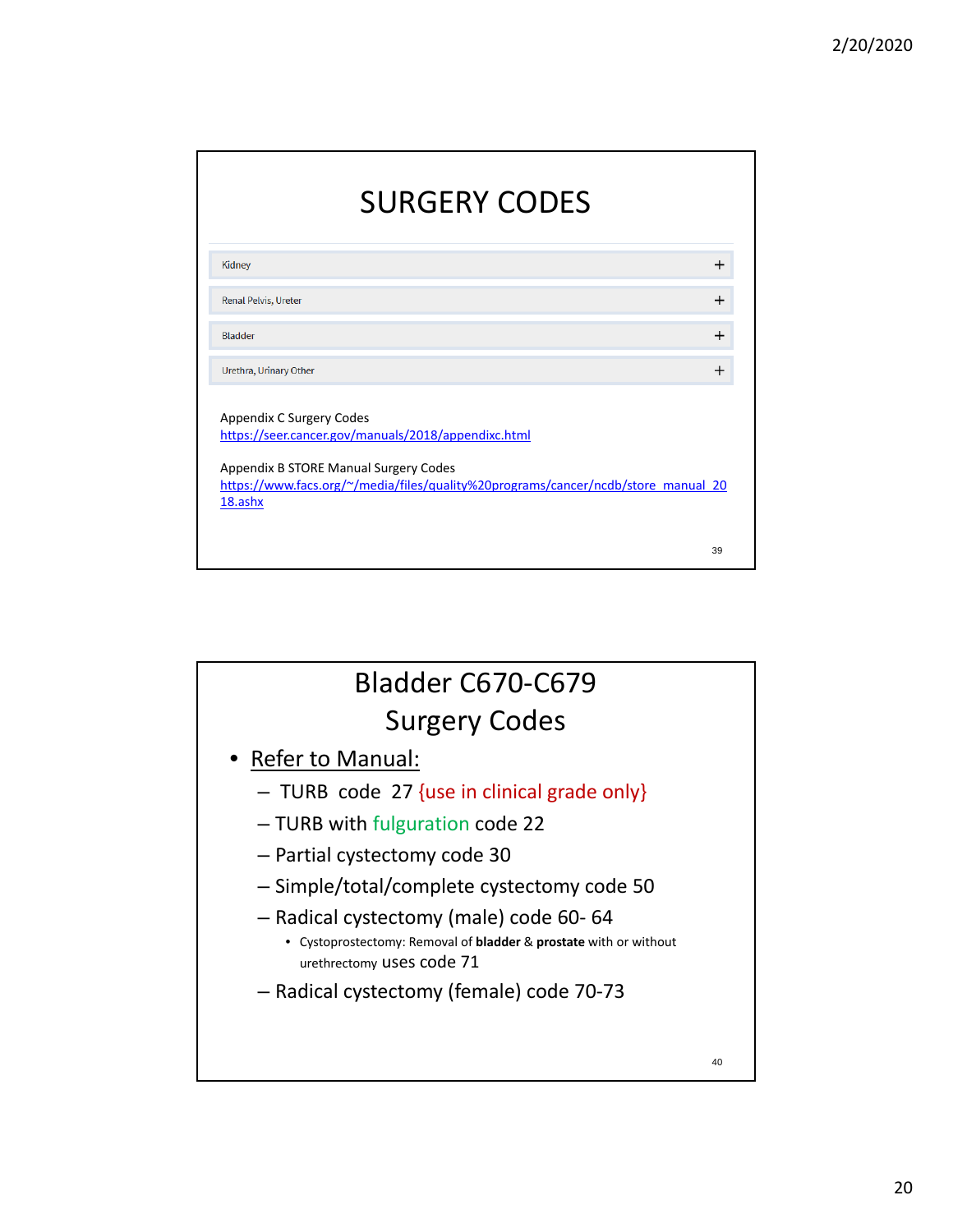![](_page_20_Picture_1.jpeg)

![](_page_20_Picture_2.jpeg)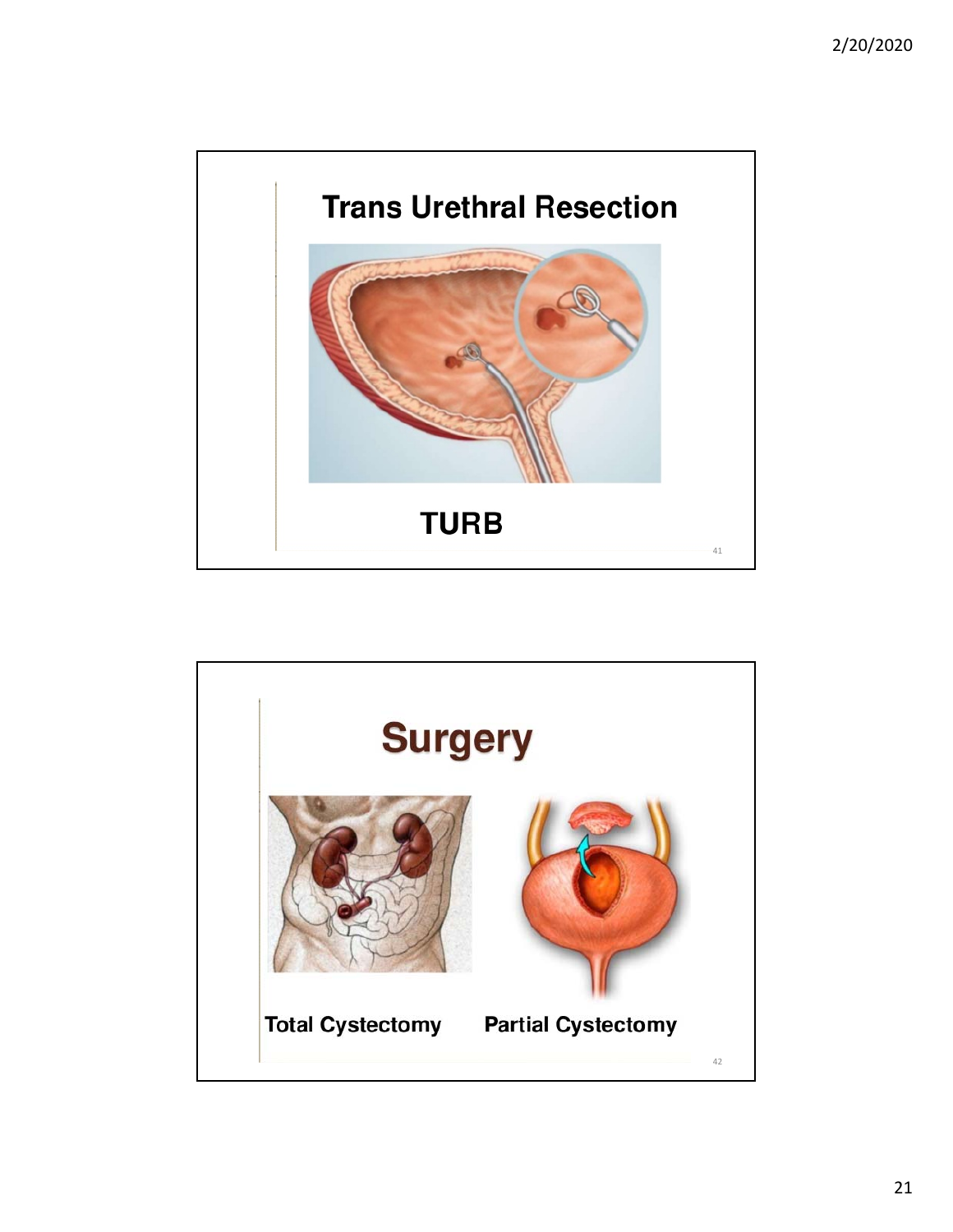• Robotic neobladder procedure https://youtu.be/\_zYeoQFH5fY

#### Kidney C649, Renal Pelvis C659, Ureter C669 Surgery Codes

- **Refer to Manual** 
	- Polypectomy code 26
	- Excisional BX code 27
	- Partial or subtotal nephrectomy or partial ureterectomy (segmental or wedge resection) code 30
	- Nephroureterectomy (includes bladder cuff or renal pelvis or ureter, kidney parenchyma) code 40

Other codes apply more for

Kidney parenchyma primary cancers

44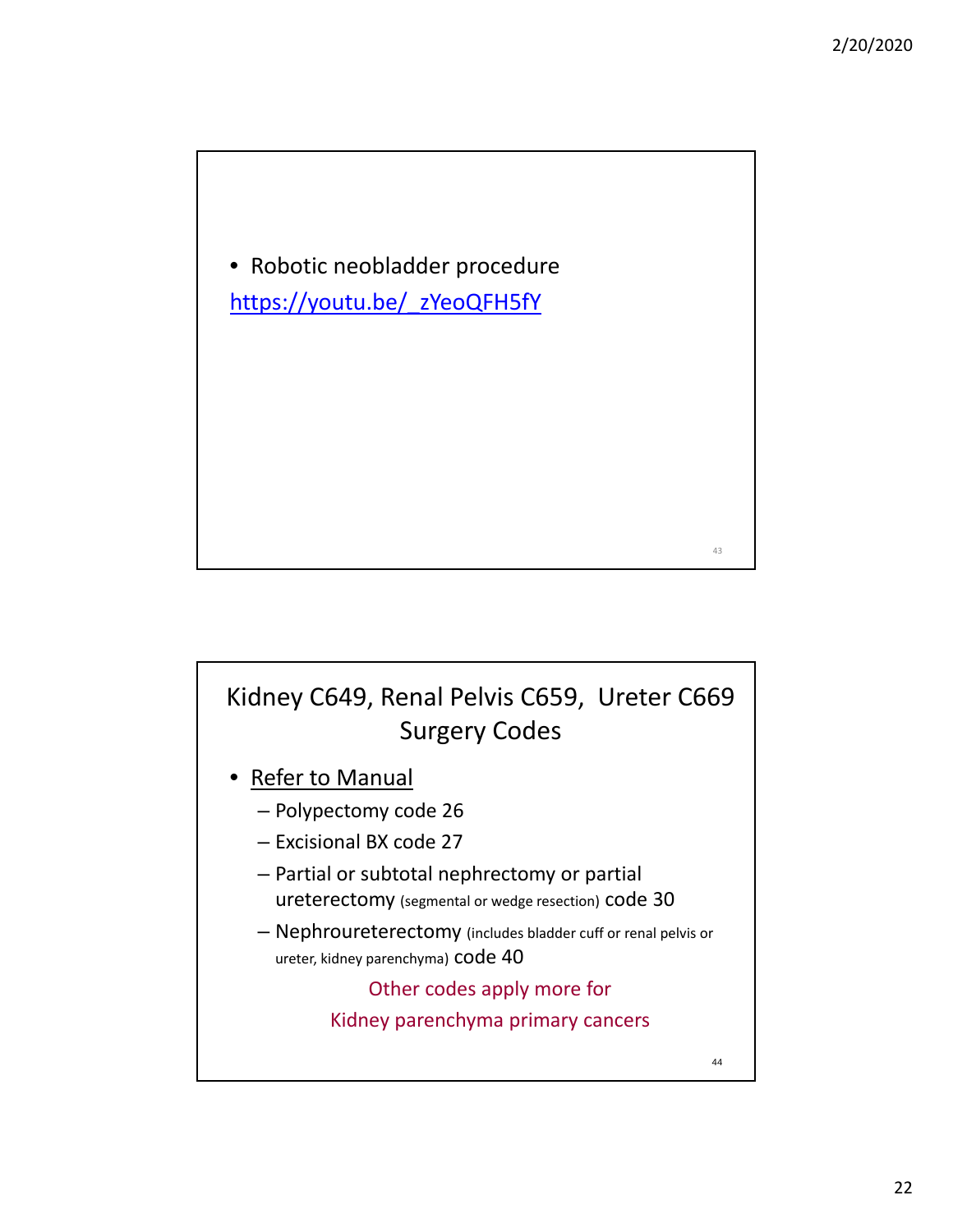#### 45  $\frac{H_{\mathbf{R} \cdot \mathbf{P}}}{H_{\mathbf{R} \cdot \mathbf{P}}}}$  Documentation Admission Date: Chief complaint, symptoms, Admission DX or IMPRESSION. Physical exam: bimanual ABD and rectal exam to reveal firm or hard nodularity of bladder wall. (NOTE IF Bladder is FIXED on physical exam) • **LABS:** Dates: Urine cytology not necessary to document unless positive. (There are no specific tumor markers for bladder cancer which are documented). • **XR/SCANS:** Dates: IVP, US; note tumor location. CXR, CT Scan, or Bone Scan which reveal any metastatic cancer. Note negative findings. • **SCOPES/EXPLORATORY**: Dates: Cystoscopy and BX (and/or random mapping bx's of bladder): note size of tumor, location and appearance of lesion or lesions in bladder. Look for any drugs instilled during TURB. • **SURGERY:** Dates: TURB and/or partial or total cystectomy with or without lymph node dissection, or radical cystectomy: document any pertinent findings of spread or metastatic disease noted during surgery. • **PATHOLOGY:** Dates: BX of bladder‐ Final diagnosis as stated, note invasion if stated. (usually won't get tumor size from bx's or TURB path specimens, use size from observation from scope or surgery). Dates: TURB or Cystectomy with or without LNs: DX- histology, invasion and extent to spread, # reg LNs examined and # reg LN positive. • **DISCHARGE SUMMARY:** Date of Discharge: Final DX and comments on discharge summary report, any other treatment started such as radiation or chemo. Any future plans for treatment or follow up. Discharged or transferred to another hospital or nursing home.

![](_page_22_Figure_2.jpeg)